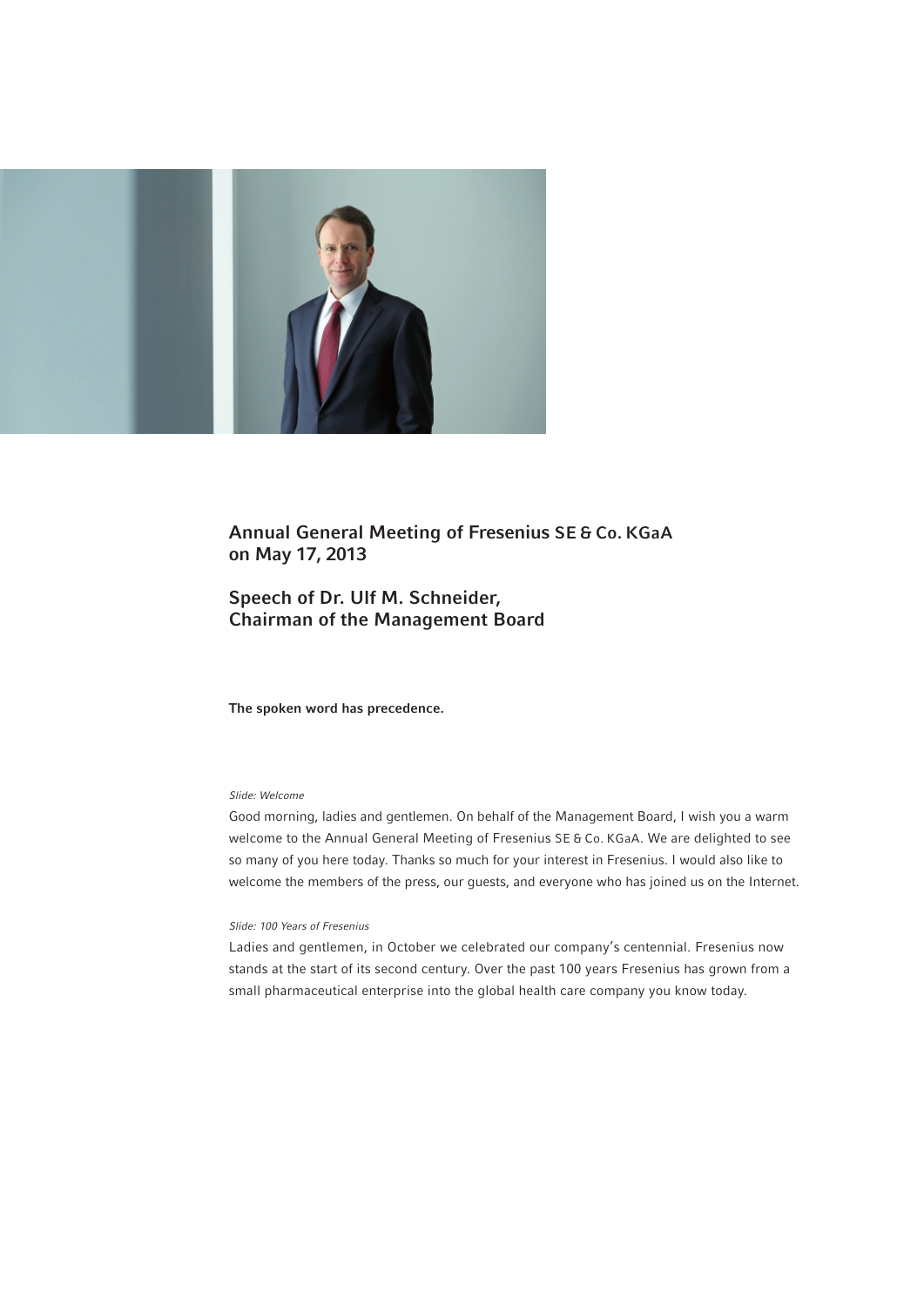These 100 years were marked by bold entrepreneurial decisions dating back to the very start of the company: Dr. Fresenius could have contented himself with running a well-established local pharmacy. But he wanted to do more. So he decided to expand his business. Else Kröner continued in this spirit: As a young woman in 1946 she inherited a company lying in ruins from the war. She could have just walked away. But she chose to take up the challenge, and along with Hans Kröner laid the foundation of a multinational company.

Whether it was entering the dialysis business, the hospital industry, or the field of generic drugs: again and again, individuals with entrepreneurial spirit at Fresenius have taken the calculated risks needed to seize opportunities. It is because of their courage that we are where we are today.

Yet for all the enormous change and tremendous growth of the past 100 years, it was also a century of continuity. Indeed, the fundamental values of our company have never changed: Quality, reliability, innovation and, above all, a commitment to the well-being of our patients. Our approach is long-term, forward-thinking, and guided by commercial prudence. We know that we cannot succeed without taking risks, but they are always carefully weighed. Our continuity can also be seen in top management. I am only the fifth CEO in the company's history. Our history is characterized by significant contributions to advancing medical progress. Helping seriously ill people is at the heart of everything we do, and is the most important thing to us. And I am confident this will not change for the next 100 years.

#### *Slide: Forward Thinking Healthcare*

Everything that Fresenius stands for can be summed up in a simple motto: Forward Thinking Healthcare. It is an unwavering commitment to medical progress. It means never staying satisfied with what we have achieved, however important or successful. And it means always trying to find better solutions for the patients who rely on us. At the same time, we know that medicine must remain accessible and affordable. We are dedicated to improving health care for a constantly growing number of people. That is what we mean when we say, 'Forward thinking.'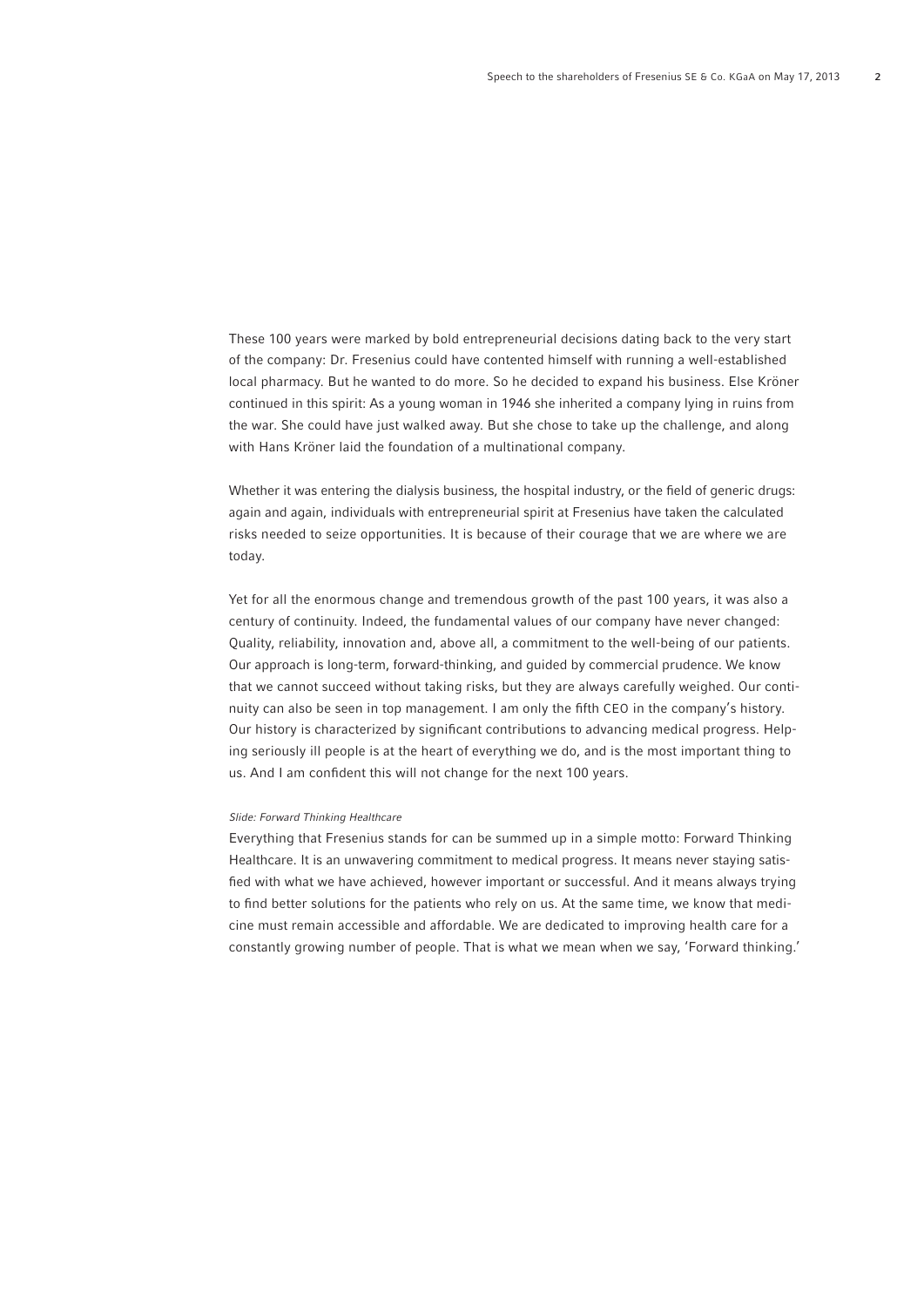Let me give you four specific examples:

# *Slide: Fresenius Medical Care – Hemodiafiltration*

First: Fresenius Medical Care is the clear market leader in dialysis, but we are not going to rest there. For years now, we have built into all of our dialysis machines the capability to carry out hemodiafiltration. Hemodiafiltration, known as HDF, is an improvement over hemodialysis, now the most commonly used dialysis therapy. Compared with hemodialysis, HDF significantly lowers the mortality rate and reduces complications for patients. They need fewer drugs and fewer hospital stays. Our goal is to make HDF the standard in dialysis treatment. Its slight additional cost will largely be recovered through lower follow-up costs. HDF improves patients' survival rates and quality of life, and is essentially cost-neutral for the health care system.

#### *Slide: Fresenius Kabi – Needle-Free Infusions*

My second example is needle-free infusions. Millions of infusion bags are used daily in hospitals around the world. When medication needs to be injected into one of these bags it is usually by means of a needle. But a hospital is a busy place and the risk of injury from needles is high: About one million needle injuries occur in European hospitals every year. Those injuries can be especially dangerous when the needles are being used for toxic substances such as chemotherapy drugs. In addition, there is the risk that a needle will damage the bag and cause contamination. Finally, using a needle is time-consuming: With so many infusions being administered in hospitals, the costs add up.

For all these reasons Fresenius Kabi developed an infusion bag system with a needle-free injection port. It reduces the injury rate for hospital employees. It also ensures infusions stay contamination-free. And, last but not least, infusions without needles are simpler and quicker. In short, it is a small innovation with big advantages.

#### *Slide: Fresenius Helios – Hospital Hygiene*

The important subject of hospital hygiene provides our third example: We have all seen news reports about the serious problem of hospital-acquired infections – in Germany alone some 600,000 hospital infections are reported every year. Yet a third of them could be prevented with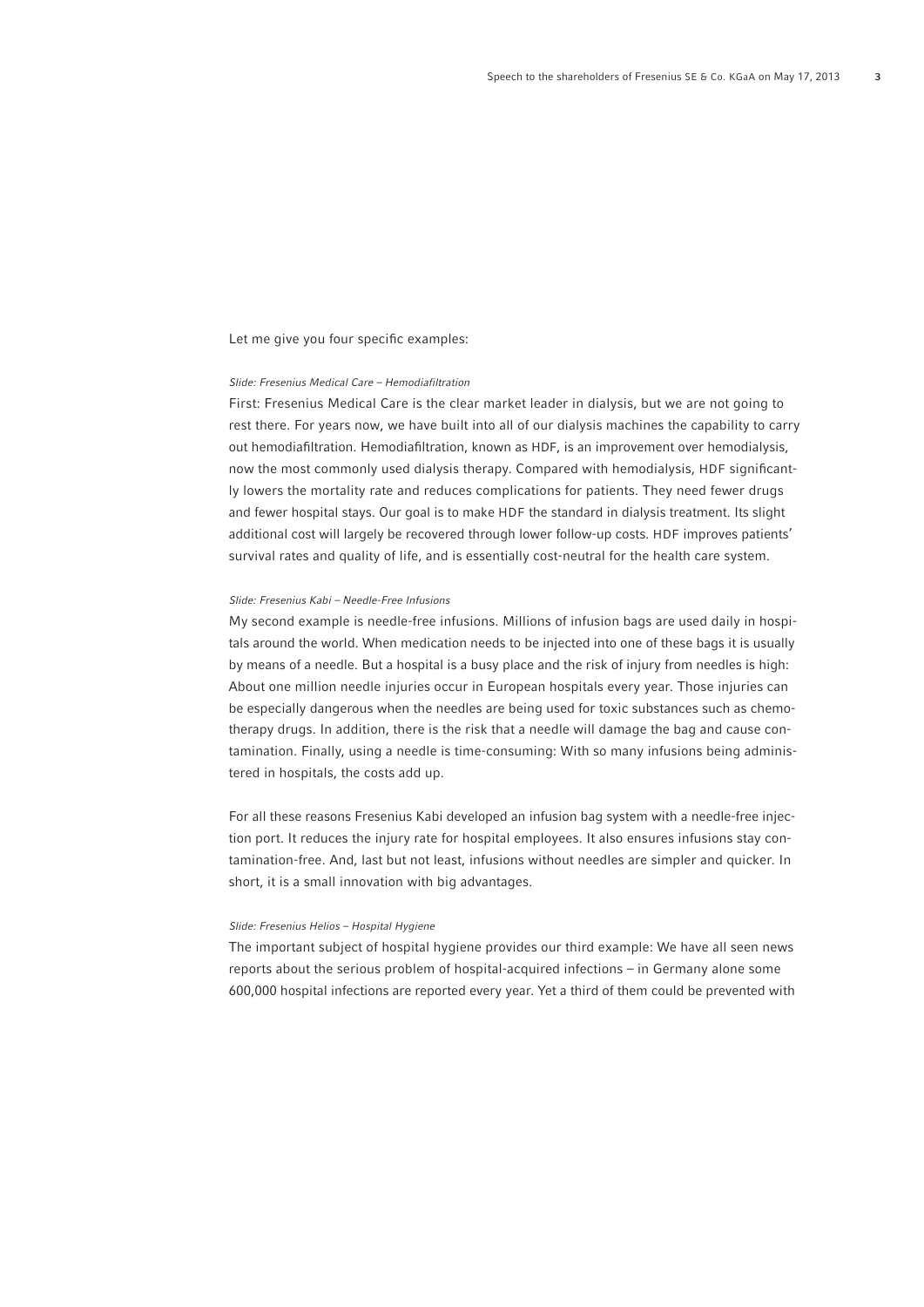better hygiene. That is why we give hygiene top priority in our HELIOS hospitals. Our commitment extends to posting data online on how often each of the most important 17 pathogens have been found in each HELIOS acute-care hospital. Why? Because we believe transparency is the best driver for improvement. If we see that one hospital's results are worse than the others, we investigate and find ways to improve. Hospitals with the best results provide useful lessons for the others. We put ourselves under pressure to benefit our patients.

# *Slide: Fresenius Vamed – A Modular Hospital Concept*

My last example derives from the film we just saw. Think back to the hospital in Ghana. One of the biggest challenges we face is bringing modern medicine to people who have had little access to high-quality health care. It led Fresenius Vamed to develop an innovative modular hospital concept for rural areas in developing and emerging countries. In Ghana, VAMED has been working with the government for more than a decade to address the top priority of nationwide access to basic health care. This requires a network of complementary facilities – large hospitals in the cities and polyclinics dispersed throughout the countryside. VAMED's modular hospital concept is like using building blocks. The size of hospitals and their equipment can be individually adapted using various standard modules. Construction and equipping of these facilities becomes faster and simpler. And – crucially – makes them much cheaper.

Ladies and gentlemen, these were four examples showing how Fresenius always looks for ways to be even better. These were four examples of Forward Thinking Healthcare.

#### *Slide: 2012 Group Results*

Let's take a look back at fiscal 2012, which was another record year. We once again achieved higher sales and earnings. This is the ninth straight Annual General Meeting where I have been able to tell you that, and it is a pleasure every time!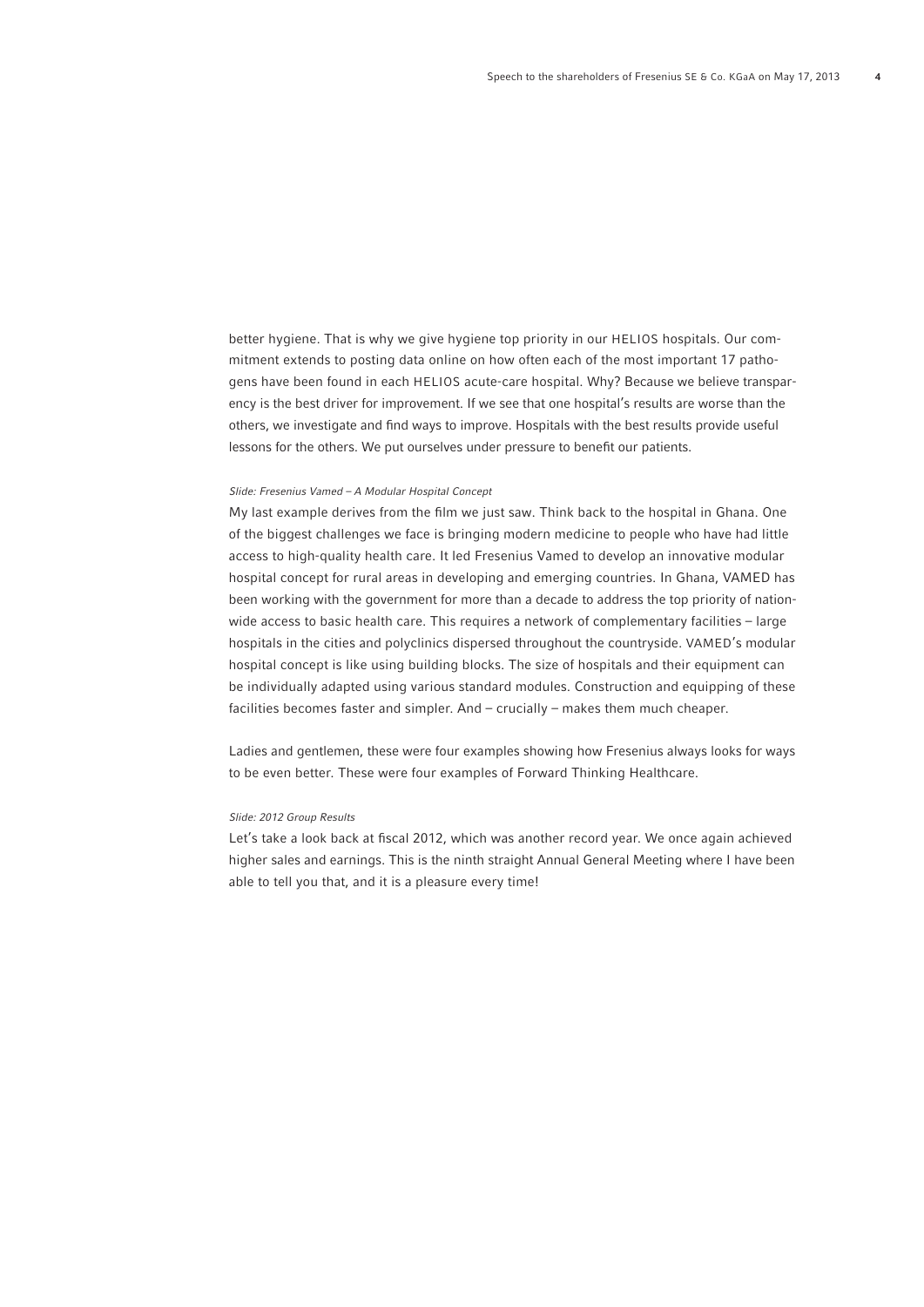In constant currency, sales increased 13 percent to  $\epsilon$ 19.3 billion in 2012, operating profit – EBIT – grew 14 percent to € 3.1 billion, and net income before special items climbed 17 percent, to €938 million. Our EBIT margin reached an all-time high of 15.9 percent. Over the course of the year we raised our outlook several times, yet still managed to narrowly beat it with our final results.

This outstanding performance was only possible through the tremendous efforts of our employees. I am continually impressed by their dedication. In the name of the Management Board I would like to express to them our deepest appreciation and thanks.

# *Slide: 2012 Results – Business Segments*

I am very pleased that in 2012 our growth extended across the entire group: Last year marked the first time that all four business segments reported double-digit sales and earnings growth. Also, the share of Group net income contributed by the individual business segments was much more balanced than just a few years ago.

#### *Slide: Distribution and Development of Net Income*

It has been an important strategic goal for us to reduce our earlier dependence on the earnings of Fresenius Medical Care, which in 2004 contributed 71 percent of Group net income. Last year, the contribution was 29 percent, the first time it has fallen below 30 percent. And yet Fresenius Medical Care has shown dynamic growth over this period, with earnings tripling in the last decade. In order to raise their share of Group net income, therefore, our other three business segments had to grow even faster.

### *Slide: Successful Acquisitions*

All four business segments grew organically in 2012, but they also strengthened their market position through acquisitions. Fresenius Medical Care closed its acquisition of Liberty Dialysis, significantly expanding its network of dialysis clinics in the United States. After the acquisition of the U.S.-based company Fenwal, Fresenius Kabi is now the world leader in the field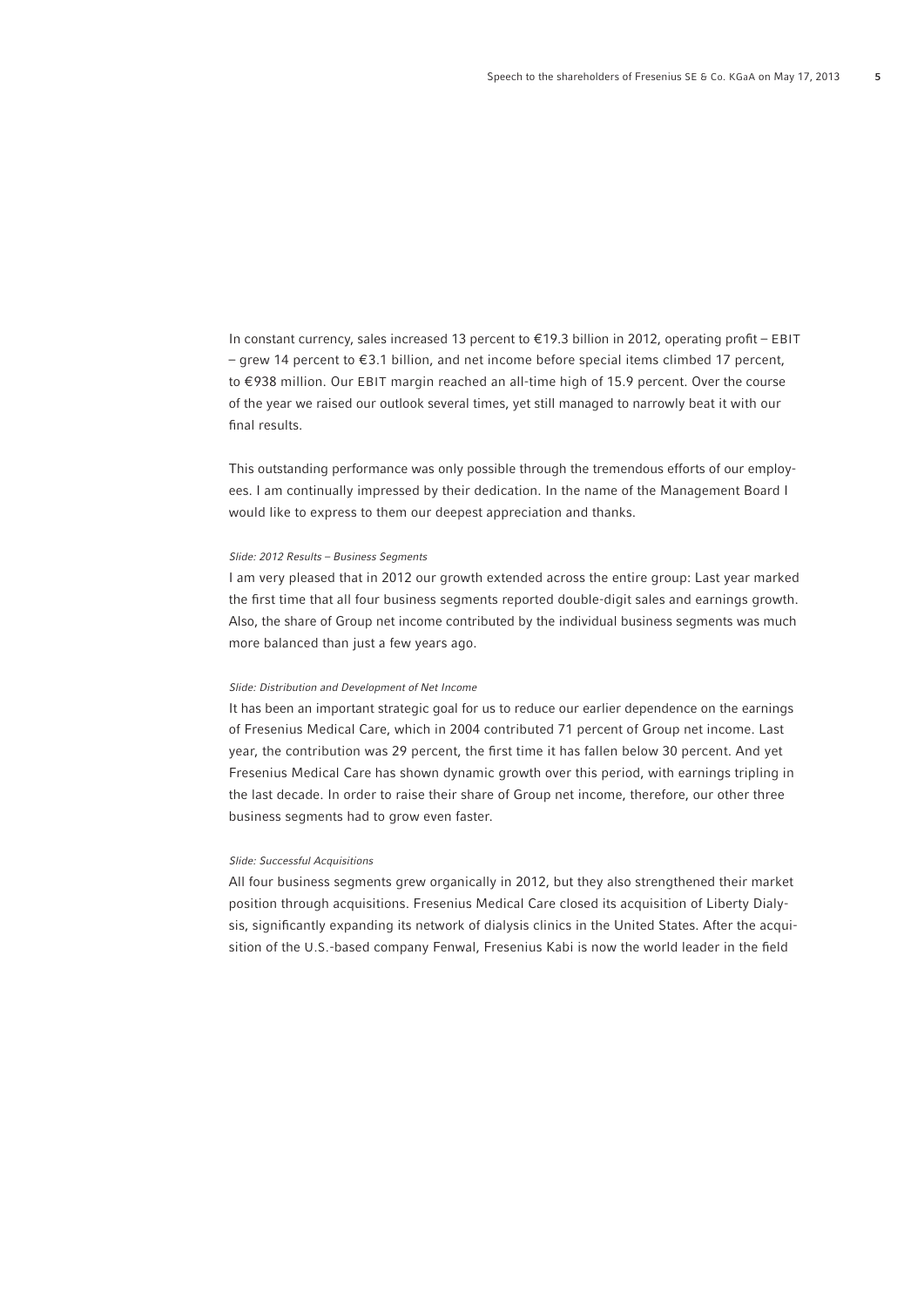of transfusion technology products for blood collection, separation and processing. Fresenius Helios closed the acquisition of the Damp Group and significantly boosted its presence in northern Germany. Fresenius Vamed acquired H.C. Hospital Consulting, entering the Italian hospital services market.

Still, to our regret, we fell short of reaching one major goal – the acquisition of RHÖN-KLINIKUM and the combination of this hospital company with Fresenius Helios. At our Annual General Meeting last year I explained the logic behind this plan. Combining the two companies would have enabled us to realize new, forward-looking concepts in health care in Germany. We still believe in these concepts, and will pursue their realization long-term, whether or not there is a transaction. HELIOS will in any event continue to grow organically and to seize future opportunities in the German hospital market.

At the end of last year, we decided to discontinue our Fresenius Biotech subsidiary, which markets the antibodies Removab and ATG-Fresenius S. We are now in talks with several parties about a sale of Fresenius Biotech, while assessing the equally viable alternative option of continuing ATG within the Fresenius Group. ATG is an immunosuppressive drug used to prevent rejections during organ transplants. It has been well established on the market for decades. Fresenius will divest Removab, which is used in cancer treatment. Removab's approval was a significant accomplishment. Nonetheless, we believe it is in the best interests of our shareholders to focus on expanding our four established business segments.

#### *Slide: New Management Board Members*

As Dr. Krick has already mentioned, the New Year brought important changes in the top management of our two biggest business segments. Rice Powell has taken over as Chief Executive Officer of Fresenius Medical Care from Dr. Ben Lipps. Mats Henriksson has succeeded Rainer Baule as CEO of Fresenius Kabi. Both are well prepared for their new positions, because these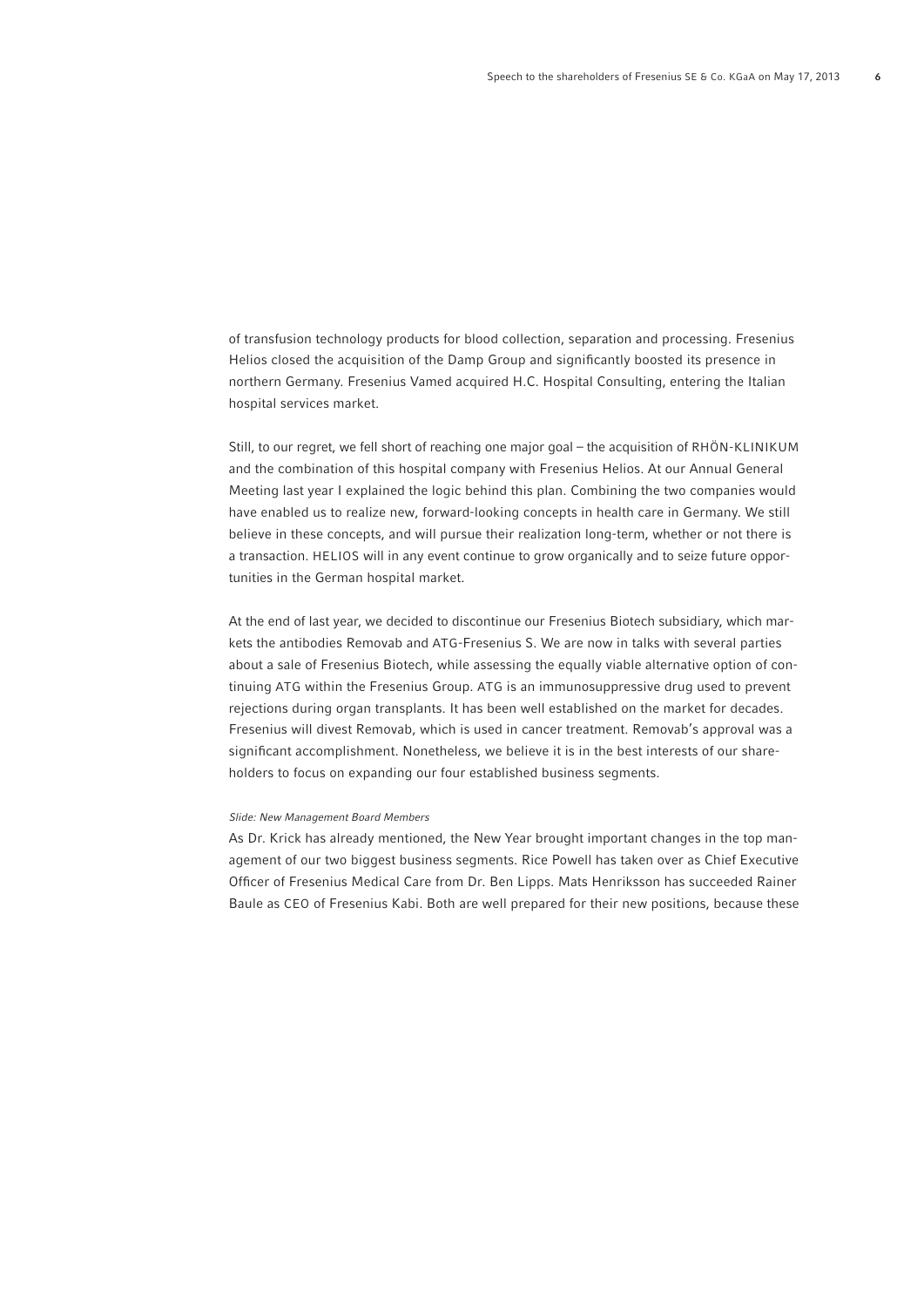leadership transitions were planned well in advance. As you can see, our long-term thinking also extends to management appointments. This ensures continuity and a seamless transition in these leadership roles.

#### *Slide: First-Quarter 2013 Results*

Ladies and gentlemen, fiscal 2012 was an excellent one for Fresenius, and we are off to an excellent start in 2013. We improved on last year's outstanding sales and earnings and had the best first quarter in the company's history. Fresenius Kabi and Fresenius Helios recorded particularly strong growth. Fresenius Group's quarterly sales rose 12 percent in constant currency to €4.9 billion. EBIT increased 6 percent to €696 million and net income rose 12 percent to €224 million, both in constant currency and before special items.

### *Slide: Outlook for 2013*

We expect this positive trend to continue in the current business year. Fresenius projects sales growth of 7 to 10 percent in constant currency. Net income is expected to increase by 7 to 12 percent in constant currency and before special items. This would result in two important "firsts" for our company: sales above the 20-billion-euro mark, and net income of more than  $\epsilon$ 1 billion. Previously, we had targeted € 1 billion in net income in 2014. Accordingly, we now expect to reach our mid-term target a year early.

# *Slide: Share Price*

The steady rise in our share price reflects the company's success. Fresenius shares rose 22 percent in 2012, and this very positive trend has continued so far this year. On April 23 our share price reached an all-time high of €99.09. Since the start of the year, our shares have gained 13 percent. Over that same period Germany's benchmark DAX30 index has risen 10 percent.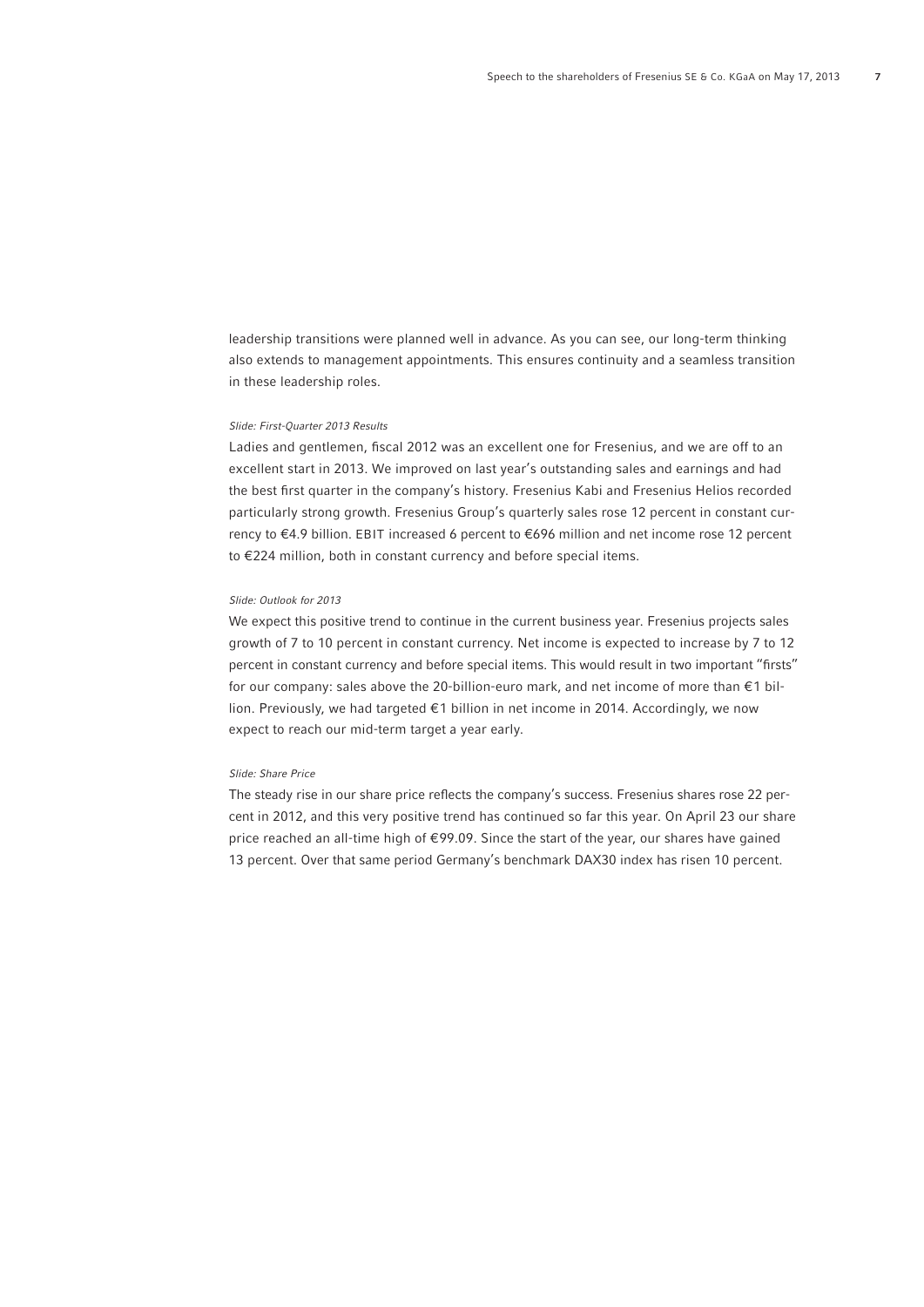# *Slide: Long-Term Development of the Share Price / Dividend*

Fresenius shares have also been an excellent long-term investment: If you had bought € 1,000 worth of Fresenius shares at the end of 2002 and continuously reinvested the dividends, at the end of 2012 you would have held shares worth € 8,600. This means an annualized average return of 24 percent. Investing €1,000 in Germany's DAX index would have given you a value of about  $\epsilon$ 2.600 – less than a third of the Fresenius investment.

We are proposing to this meeting our 20th consecutive dividend increase. With your approval, the dividend for 2012 will increase 16 percent to  $\epsilon$ 1.10 per share. This reflects the new dividend policy of aligning the dividend development with the growth in earnings per share before special items. Until now, the dividend has risen only half as fast. We are hereby maintaining our payout ratio in the 20 to 25 percent range, and enabling you to calculate the dividend that you can likely expect well in advance. It is a further step toward transparency and predictability for you.

I would like to turn your attention to two other items on our agenda. We are requesting your approval of an authorized capital. The previous authorized capital was cancelled; the company had utilized part of the original authorization in a capital increase in 2012. The new authorized capital will ensure our continuing flexibility to finance future growth. We are also requesting that you allow us to continue our successful, long-term incentive system. This proposal links the interests of managers with those of the shareholders: Fresenius is competing with other international companies to attract and keep the best managers, and for this we require a competitive compensation structure.

### *Slide: Growth Prospects*

Finally, I'd like to take a look ahead at our prospects. With the experience gained from 100 years of Forward Thinking Healthcare, Fresenius is superbly positioned to seize the opportunities ahead and to meet coming challenges. Demand for high-quality health care continues to rise around the world. This creates huge growth prospects for Fresenius. Consider these four examples: